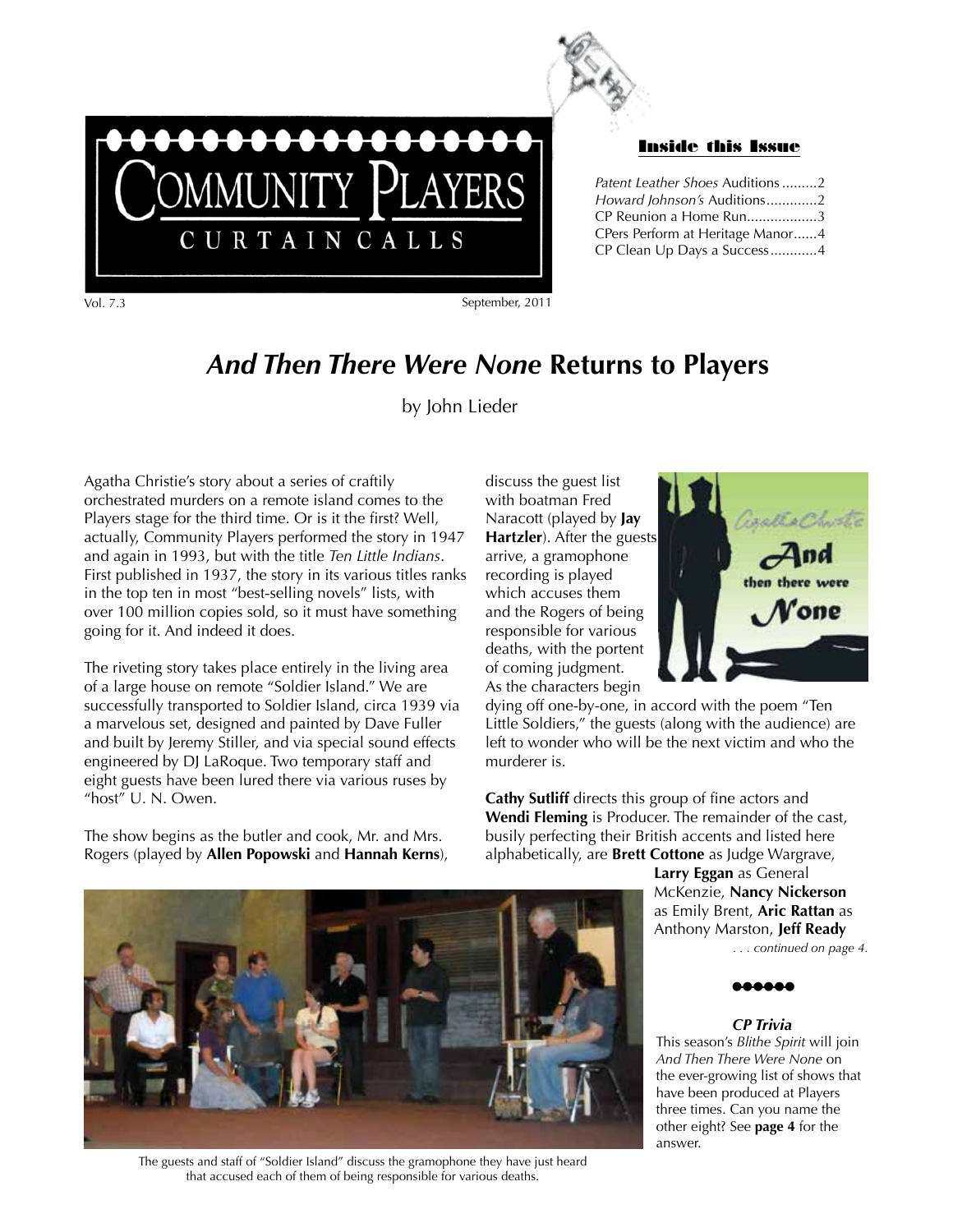## OMMUNITY PLAYERS'

Calendar

Sept. - Oct. 2011

**Board Meetings** Sept. 13 6:00 p.m. Oct. 11, 6:00 p.m. Community Players Theatre

*And Then There Were None* Preview: Sept. 1 Shows: Sept. 2-4, 8-11, 15-17

*Do Black Patent Leather Shoes Really Reflect Up?* Auditions: Sept. 11-13 Preview: Nov. 3 Shows: Nov. 4-6, 10-13, 17-20

*Murder at the Howard Johnson's* Auditions: Sept. 19 & 20 Preview: None Shows: Dec. 1-4



**Community Players** 201 Robinhood Lane Bloomington, IL 61701 309-663-2121 www.communityplayers.org

#### **Newsletter Committee**

Jim Kalmbach Wendi Fleming John Lieder Bob McLaughlin Sally Parry

We are always looking for writers, artists, designers and story ideas. Send comments and suggestions to kalmbach@ilstu. edu

*Curtain Calls* is published six times a year for the voting members of Community Players.

For information about joining us, please contact our membership chair, Wendi Fleming at cplayersmember@aol.com.

Back issues of *Curtain Calls* are available on the Community Players web site. Click on "Newsletter Archive."

## *Do Black Patent Leather Shoes Really Reflect Up?* **Auditons**

 Whether it was ten years ago or half a century, we remember our grade school days as if they were yesterday. More vividly, perhaps, we remember the people who experienced those years with us—the teacher's pet, the tomboy, the nerd, the chubby kid, the teacher who scared the daylights out of you. *Do Black Patent Leather Shoes Really Reflect Up?* takes us back to those formative years, reintroduces us to those old friends, and reminds us what it was like to "be that young again."



Based on John Powers' novel of the same name, *Patent Leather Shoes* is a coming-of-age, musical

comedy about eight Chicago children going through the Catholic school system and the teachers who guided their way. Following them from the start of elementary school through their senior prom and beyond, *Patent Leather Shoes* touches on topics such as first confession, popularity, sex education, falling in love, faith, and growing up.

Community Players will hold auditions for *Do Black Patent Leather Shoes Really Reflect Up?* from Sunday, September 11th through Tuesday, September 13th, beginning at 7:00 p.m. each evening (Tuesday night may be reserved for callback auditions). Director **Brian Artman** will cast five men and eight women (ages 18 and up) to play the eight school children at various ages, four nuns, and a priest.

Those auditioning will be asked to read with others from the script, to participate in a short dance audition (please, dress comfortably), and to sing a memorized piece of music. Please bring sheet music and be prepared to sing no more than 16 bars of the piece with the provided accompanist.

Performances for *Patent Leather Shoes* will begin with a preview on Thursday, November 3rd and continue from November 4-6, 10-13, 17-20, 2011.

Please contact the director, Brian Artman,—brian.artman.jehl@statefarm.com—with any questions.



## **Auditions For** *Murder at the Howard Johnson's*

This year's fall lab theatre production is *Murder at the Howard Johnson's* by Ron Clark and Sam Bobrick. A fast-paced suspense comedy about a love triangle between a husband, Paul, his wife, Arlene, and their dentist, Mitchell, the play is set in three short acts, each on a different holiday in a different room at the Howard Johnson's Motor Inn, each with a different murder attempt that goes hilariously wrong.

Director **Dave Lemmon** will be casting two men and one woman. Auditions are September 19 & 20 at 7 pm each evening.

Performances for *Murder at the Howard Johnson's* are December 1-4.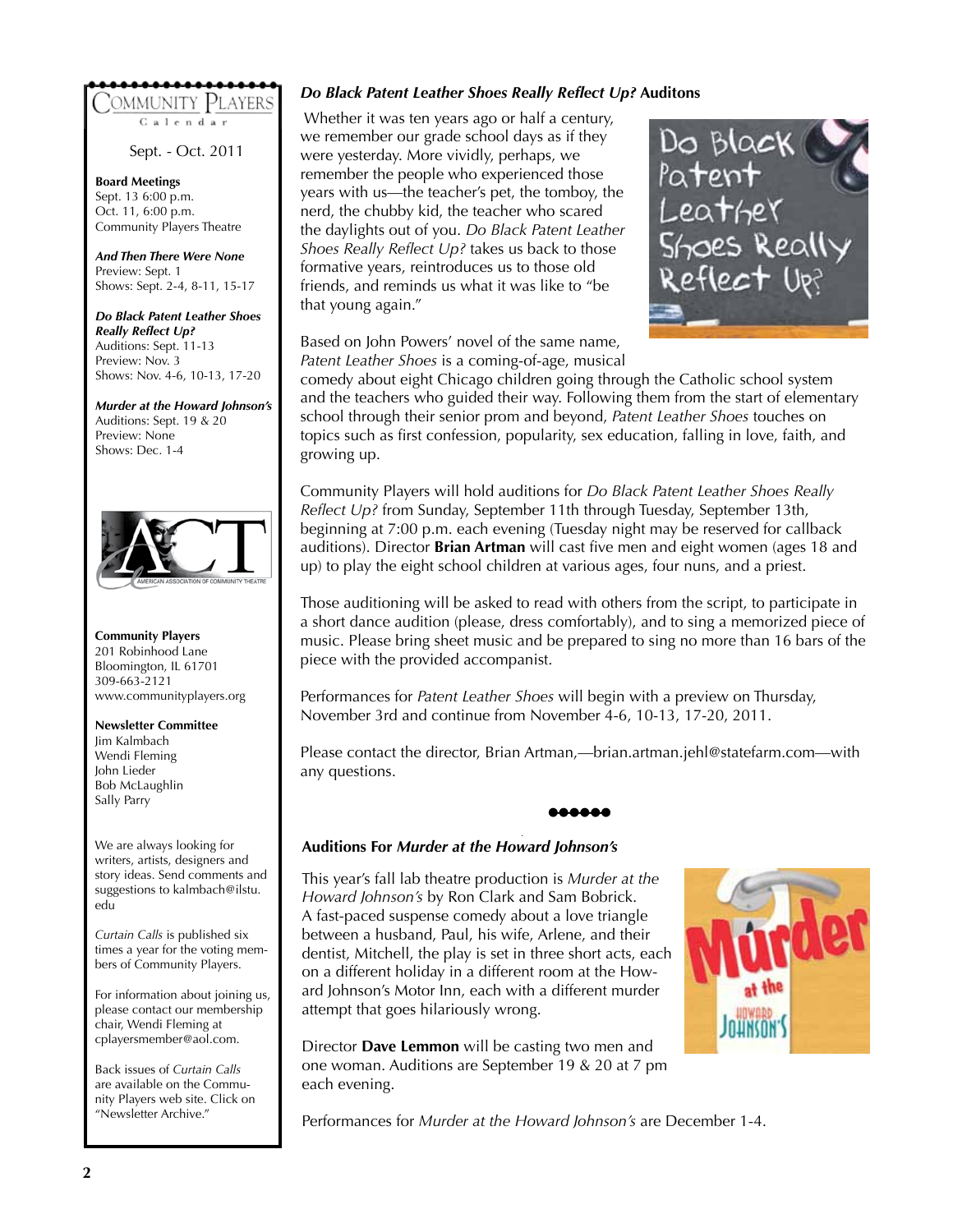# 88th Season Celebration and Reunion a Home Run!

by Wendi Fleming

On August 14, 2011, Community Players held its annual Season Celebration and Reunion at The Corn Crib in Normal. Seventy Players family members were on hand to share in the pregame festivities. **John Lieder** manned the grill with the help of **Chuck Stuckey** on the tailgate grill, while **Jean Lieder** organized the potluck treasures brought in. And OH the treasures we had! This group can really put on a spread. No one walked away hungry from this outing. It took three tables to hold all the delicious pass around dishes. I believe we could open a dinner theater the food was so good. Everyone congregated on the



lawn just outside the field in a HUGE cirlcle of lawn chairs. It was a wonderful feeling to look around and know that everyone there knows you and you know them and yes we are a family.

The cast of *Smokey Joe's Café* was asked to sing The National Anthem to start the CornBelters game. I must say myself after having heard a partial cell phone recording, it was pretty spot on! Community Players sat together in a section behind the CornBelters dugout, and we turned that Corn Crib into a cradle because we had it ROCKING with cheers lead by **Miss Evelyn Young** and

the young **Miss Lily Kirvan**. A very special thank you to

Kyle from the CornBelters for helping to arrange this quite spectacular and memorable event.

Not one single thing went wrong from the food, to the Anthem to the weather to the fabulous victory of the Normal CornBelters.

Come out and join Community Players Theater during the 89th Season, make some memories to last a lifetime, friendships that are priceless, a theater tradition that is timeless and just see how we celebrate a year from now!

Above: The Reunion Cake (it was delicious).

Below: Members of the *Smokey Joe's Café* cast singing the National Anthem (**Charles Andrews**, **Brian Artman**, **Reena Artman**, **Chris Bronson**, **Megan Clark**, **Wendi Fleming**, **John Poling**, **Chuck Stuckey**, **Austin Travis**, **Christie Vallella**, and **Evelyn Young**).



Photo by Joe Strupek.